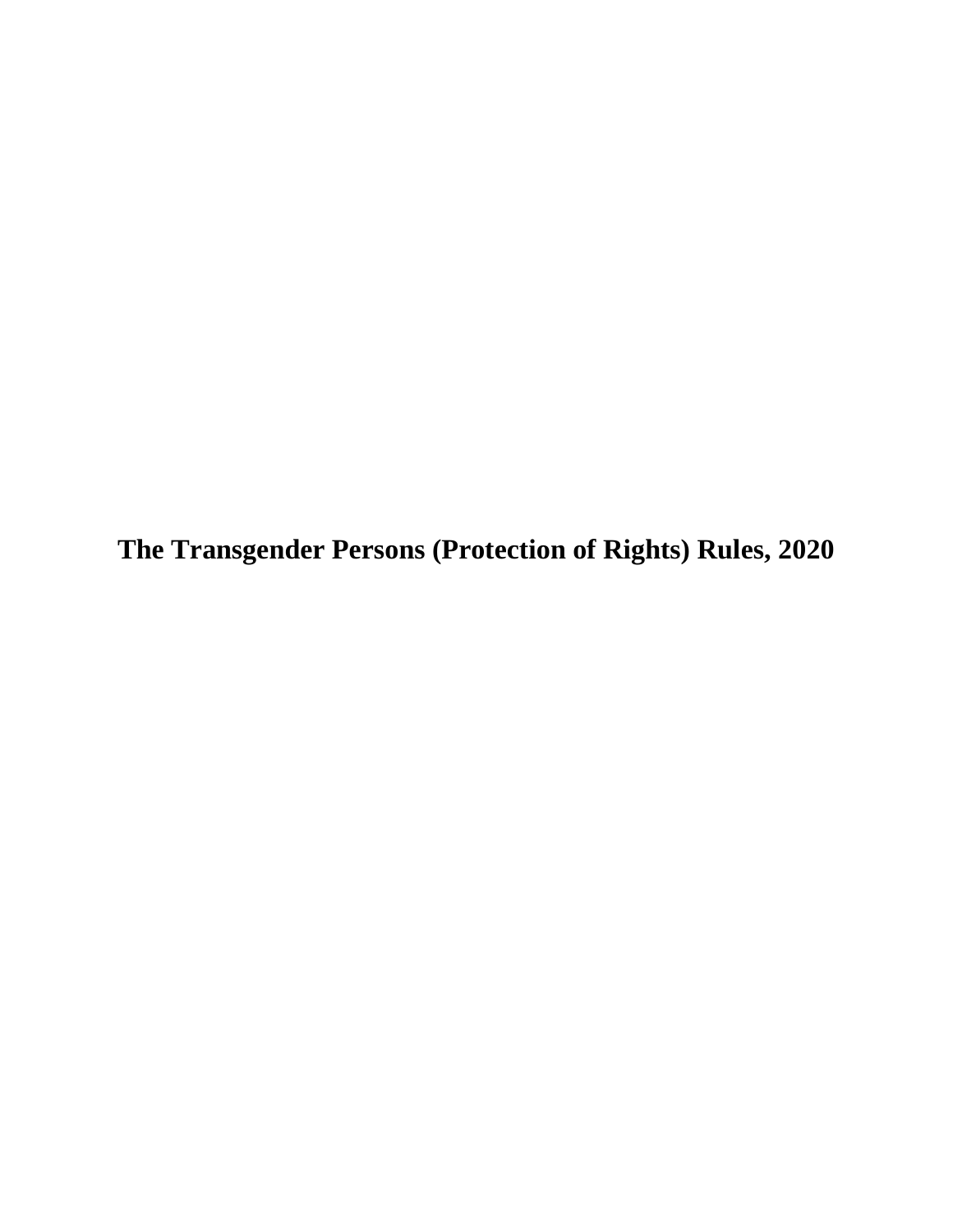

## **Government of India Ministry of Social Justice and Empowerment Notification**

New Delhi, dated the

G.S.R No \_\_ In exercise of the powers conferred by sub-section (1) and (2) of Section 22 the Transgender Persons (Protection of Rights) Act, 2019, the Central Government hereby makes the following rules, namely:

**1**. **Short title and commencement:** - (1) These rules may be called the Transgender Persons (Protection of Rights) Rules, 2020.

(2) They shall come into force on such date as the Central Government may, may by notification in the Official Gazette, appoint.

**2. Definition:** - In these rules, unless the context otherwise requires, -

- (a) 'Act' means the Transgender Persons (Protection of Rights) Act, 2019;
- (b) 'affidavit' means affidavit in **form – 2** to be submitted by an applicant seeking certificate of identity;
- (c) 'application' means application-cum-enumeration form as in **form – 1** of these rules.
- (d) 'certificate of identity' means a certificate issued by the District Magistrate under sections 5 and 6 or 7 of the Act as in **form – 3** or **form – 4** of these rules;
- (e) 'identity card' a photo identity card in **form – 5** issued to a transgender person under section 6 or **form - 6** issued to a transgender person on change of gender under section 7 on the basis of 'certificate of identity' issued by the District Magistrate or an identity card to a transgender person issued by a State authority prior to the commencement of these rules;
- (f) 'procedure' means procedure laid in **annexure – 1** to be adopted by District Magistrate for issue of certificate of identity under section 6 or 7.
- (g) 'section' means section of the Act

## **3. Application for issue of identity of certificate under section 6 or 7:**

(1) Any transgender person desirous of obtaining a certificate of identity shall make an application, in **form – 1** of this rule.

(2) The application shall be submitted to the District Magistrate in person or by post till online facilities are developed by the State Government concerned, and thereafter application may also be made online.

## **4. Procedure for issue of certificate of identity (section 6)**:

(1) The District Magistrate shall, based on the application, the affidavit attached therewith and the report of psychologist, without any medical examination, issue the certificate of identity.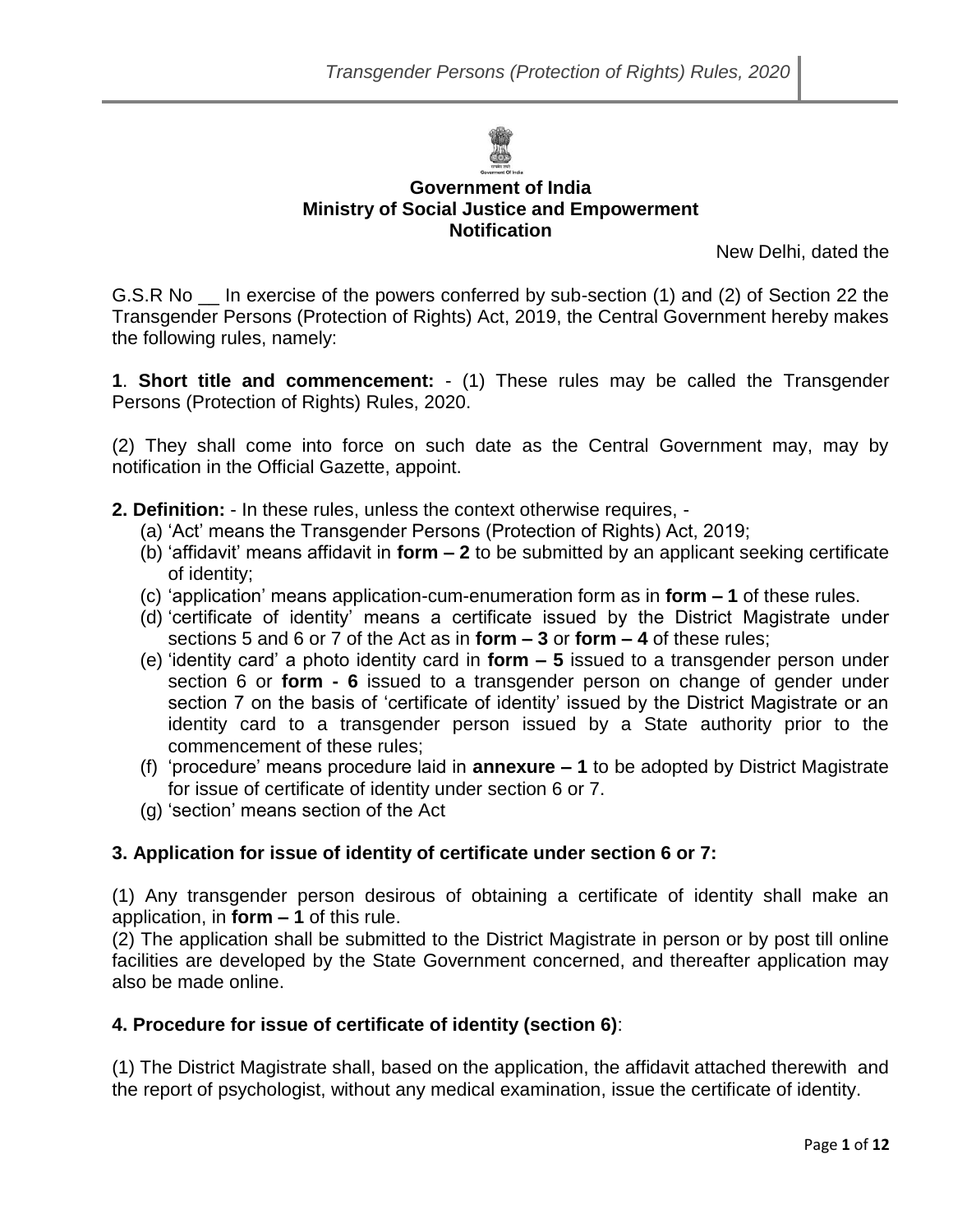(2) The said certificate of identity shall be issued within 30 days of receipt of duly filled in application along with the affidavit and the report of psychologist.

## **5. Issue of certificate of identity for transgender person under section 6:**

(1) The District Magistrate shall issue to the applicant following the procedure under rule 4, a certificate of identity in **form – 3** of these rules, indicating the gender of such person as transgender.

(2) The certificate of identity issued under this sub-rule shall be the basis to record or change the gender as well as name, if so necessitated, of transgender person in all such official documents illustrated in **annexure – 1** to these rules, in accordance with the gender specified in the said identity card.

(3) For the purpose of determination of the District Magistrate concerned, the applicant must be a resident of the area under the jurisdiction of the District Magistrate for a period of one completed year, to protect the interests and facilitate inclusive development of transgender persons.

(4) Any official document wherein gender of transgender is revised based on the said certificate of identity shall bear the same serial or reference number as in the original official document of such transgender person who seeks change in the gender and the name in the official documents.

## **6. Procedure for issue of certificate of identity for change of gender (Section 7)**:

(1) If a transgender person undergoes surgery to change gender either as a male or female, such person may apply in the **form – 1** of these rules, along with a certificate issued to that effect by the Medical Superintendent or Chief Medical Officer of the medical institution in which that person has undergone surgery, to the District Magistrate for revised certificate.

(2) The District Magistrate shall, on receipt of an application for change in gender under section 7 of the Act, along with the certificate issued by the Medical Superintendent or Chief Medical Officer, and surrender of the transgender identity card issued under rule 5 or a transgender identity card issued by a State authority before the commencement of these rules, and on being satisfied with the correctness of such medical certificate, issue a certificate indicating change in gender in **form – 4**.

(4) The certificate of identity issued under sub-rule \_\_ shall be the basis to record the revised gender of the person in all such official documents illustrated in **Annexure – 1** to these rules, in accordance with the gender specified in the revised identity card.

(5) For the purpose of determination of the District Magistrate concerned, the applicant must be a resident of the area under the jurisdiction of the District Magistrate for a period of one completed year, to protect the interests and facilitate inclusive development of transgender persons.

(6) District Magistrate may verify with the Medical Superintendent or Chief Medical Officer to confirm the correctness or otherwise of the medical certificate.

(7) The District Magistrate shall thereafter issue the revised certificate of identity within 30 days from the receipt of application along with the certificate of the Medical Superintendent or Chief Medical Officer.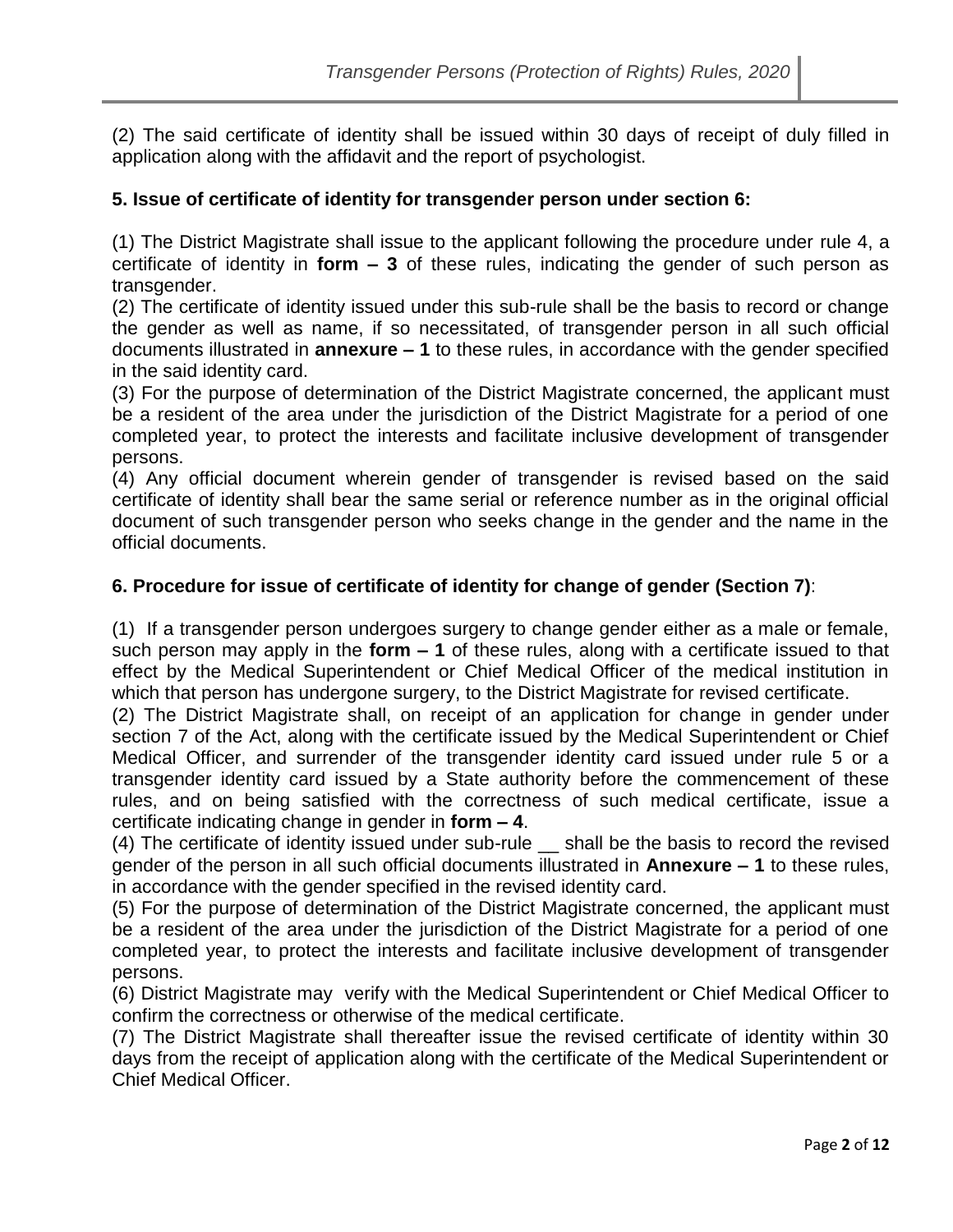(8) In case the Medical Superintendent or Chief Medical Officer does not confirm the correctness of the certificate or does not recommend issue of revised identity card, District Magistrate shall inform the applicant of the application for issue of certificate of identity has been rejected due to non-confirmation of correctness of the medical certificate submitted by the applicant or/and non-recommendation by Medical Superintendent or Chief Medical Officer.

(9) The applicant shall have a right to appeal, within 30 days from the date of intimation of rejection of the application, to the District Magistrate who shall refer the matter to a medical board for a final decision.

(10) Any official document wherein gender of transgender is revised based on the said certificate of identity shall bear the same serial or reference number as in the original official document of such transgender person who seeks change in the gender and the name in the official documents.

#### **7**. **Welfare measures, education, social security and health of transgender persons by appropriate Government**:

(1) The appropriate Government shall notify the general category transgender persons in 'other backward classes' so as to enable them to avail the benefits of vertical reservation provided for the other backward classes.

Provided nothing in this sub-rule shall deny the benefits to transgender persons belonging to the scheduled caste and scheduled tribe under the vertical reservation or to the persons with disability, ex-servicemen and sportspersons under the horizontal reservation.

(2) Ministry or Department concerned under the appropriate Government shall review all existing educational, social security and health schemes and welfare measures to include transgender persons so as to protect their rights and interests and facilitate their access to such schemes and welfare measures framed by that Government.

(3) The appropriate Government shall formulate educational, social security and health schemes and welfare schemes and programmes in a manner so as to be transgender sensitive, non-stigmatising and non-discriminatory to transgender persons.

(4) The appropriate Government shall review Acts, rules, regulations, codes, bye-laws, and such statutes for the rescue, protection and rehabilitation of transgender persons to address their needs and promote.

(5) The appropriate Government shall create institutional and infrastructure facilities such as separate wards in the hospital wash rooms within two years from the date of commencement of these rules to protect the rights of such persons to participate in cultural and recreational activities.

(6) The appropriate Government shall carry out awareness campaigns to enlighten and facilitate transgender persons to avail benefits of welfare schemes as well as to other stakeholders in developing appropriate change in behavior towards transgender persons.

[F No \_\_\_\_\_\_\_\_\_\_\_\_\_\_\_\_\_]

(Joint Secretary to the Government of India) **Form - 1**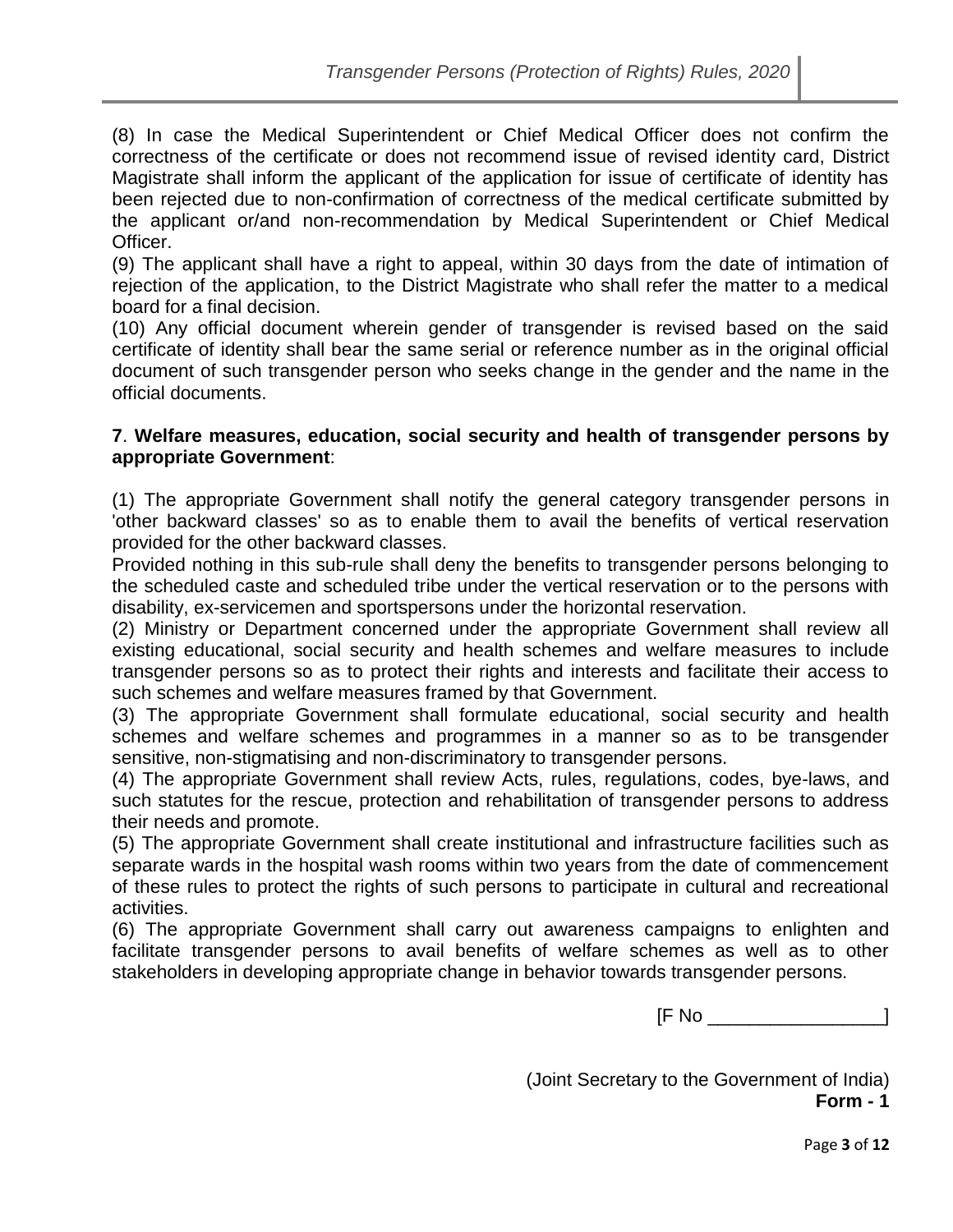**Application – cum – enumeration form for issue of transgender certificate of identity under Section 6\* / 7\* of the Transgender Persons (Protection of Rights) Act, 2019 under Rule \_\_\_\_ Transgender Persons (Protection of Rights) Rules, 2020 \* Strike out whichever is not applicable**

> State Emblem State Government of (name of the State) Department of (name of the issuing department)

**Application – cum – enumeration form for issue of transgender certificate of identity under Section 6\* / 7\* of the Transgender Persons (Protection of Rights) Act, 2019 under Rule \_\_\_\_ Transgender Persons (Protection of Rights) Rules, 2020**

**\* Strike out whichever is not applicable**

**Note:**

- **1. Furnishing false information would result in cancellation of the identity card as stipulated under Rule \_\_ of \_\_\_\_ Rules, apart from making you liable for penal action under the relevant Act(s) or/ and Code(s).**
- 2. **Information provided by you in this application will be treated as confidential and shall not to be shared with any person or organisation save the Central and / or State security agencies**

|                 | <b>Name</b>                           |             |
|-----------------|---------------------------------------|-------------|
| (i)             | Birth name (in capital letters)       |             |
| (i)             | Transgender name (in capital letters) |             |
| $\overline{2}$  | Mother's name                         |             |
| 3               | Father's name                         |             |
| 4               | <b>Guardian's name</b>                |             |
| 5               | <b>Gender</b>                         | Transgender |
| $6\phantom{1}6$ | Date of birth or                      | dd/mm/yyyy  |
|                 | Age as on the date of application     | years       |
| $\overline{7}$  | <b>Educational qualification</b>      |             |
| 8               | Name of the School or College or      |             |
|                 | University with complete address      |             |
| 9               | <b>Present address</b>                |             |
|                 |                                       |             |
| 10              | <b>Permanent address</b>              |             |
|                 |                                       |             |
|                 |                                       |             |
| 11              | <b>Mother tongue</b>                  |             |
| 12              | <b>Place of birth</b>                 |             |
| 13              | Domicile (for the last 12 months      |             |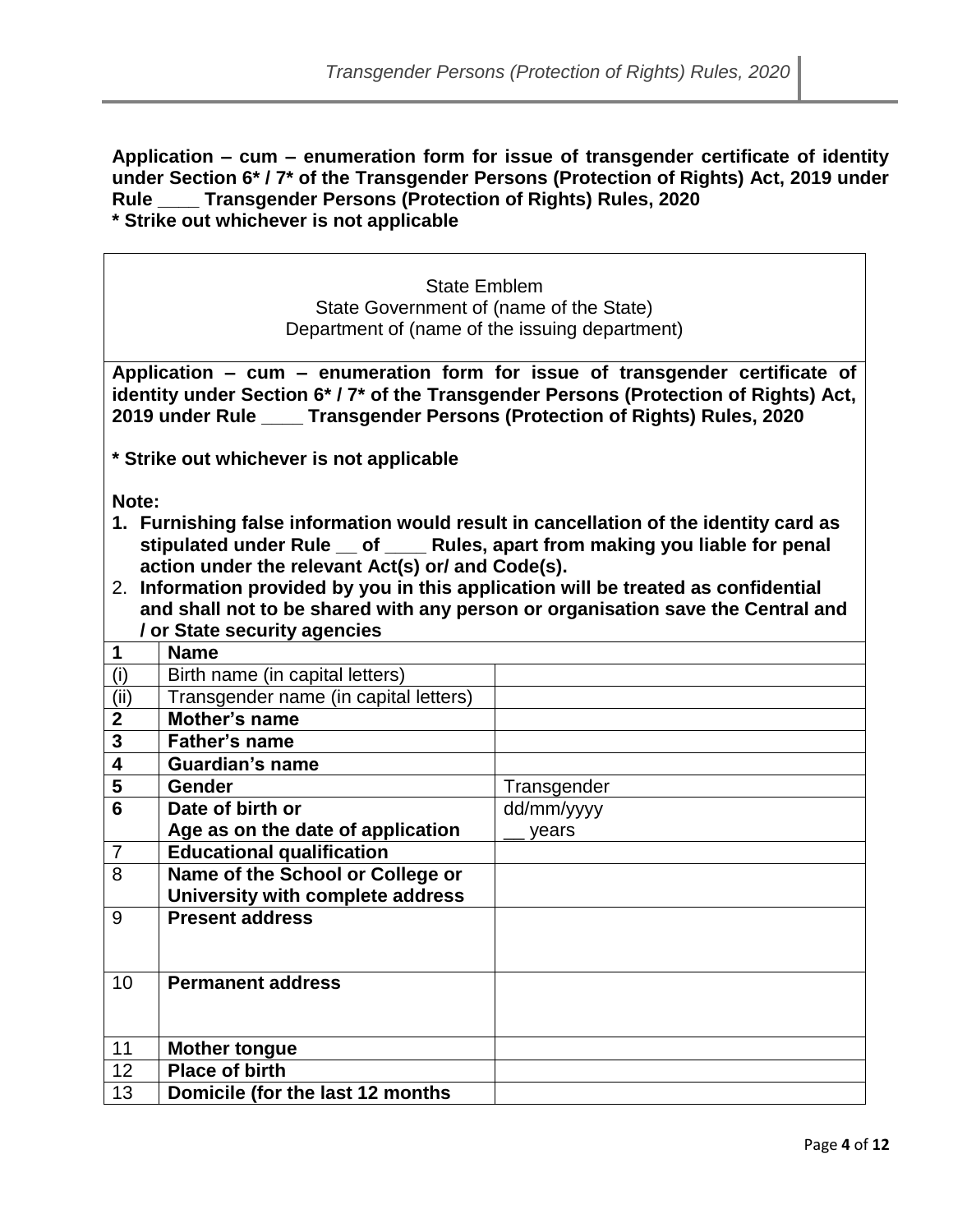|           | prior to the date of application)                                                |                                          |
|-----------|----------------------------------------------------------------------------------|------------------------------------------|
| 14        | <b>Dependency: Dependent on</b>                                                  | Mother*/Father*/Both Mother &            |
|           |                                                                                  | Father*/Guardian*/                       |
|           |                                                                                  | Other's* (Specify:                       |
|           |                                                                                  | * Strike out whichever is not applicable |
| 15        | Source of income                                                                 |                                          |
| (i)       | Self-employed                                                                    | <b>YES/NO</b>                            |
| (iii)     | Employed with                                                                    | Non-Government Organisation*/ Self-Help  |
|           |                                                                                  | Group*/ Other Private organisation*/     |
|           |                                                                                  | Central* or State* Government or Union   |
|           |                                                                                  | Territory Administration* office/        |
|           |                                                                                  | Any other* (Please specify:              |
|           |                                                                                  |                                          |
|           |                                                                                  |                                          |
|           |                                                                                  | * Strike out whichever is not applicable |
| 16        | If you have a source of income, state your annual income:                        |                                          |
| (i)       | Under Rs 1,00,000                                                                | YES / NO                                 |
| (ii)      | Between Rs 1,00,001 and 2,00,000                                                 | YES / NO                                 |
| (iii)     | Between Rs 2,00,001 and 3,00,000                                                 | YES / NO                                 |
| (iv)      | Above Rs 3,00,000                                                                | Please specify the amount:               |
|           |                                                                                  |                                          |
| 16        | Whom do you stay with?                                                           |                                          |
| (i)       | Mother                                                                           | YES / NO                                 |
| (iii)     | Father                                                                           | YES / NO                                 |
| (iii)     | Both Mother & Father                                                             | YES / NO                                 |
| (iv)      | Guardian                                                                         | YES / NO                                 |
| (v)       | Alone                                                                            | YES / NO                                 |
| (vi)      | Anyone else (Please specify)                                                     |                                          |
| 17        | Do you have any of the following                                                 |                                          |
|           | documents?                                                                       |                                          |
| (i)       | Date of birth certificate                                                        | YES / NO                                 |
| (ii)      | Aadhaar card                                                                     | YES / NO                                 |
| (iii)     | PAN card                                                                         | YES / NO                                 |
| (iv)      | <b>Election Voter Identity Card</b>                                              | YES / NO                                 |
| (v)       | Ration card                                                                      | YES / NO                                 |
| (vii)     | Passport                                                                         | YES / NO                                 |
| (viii)    | Bank passbook                                                                    | YES / NO                                 |
| (ix)      | <b>MNREGA Card</b>                                                               | YES / NO<br>YES / NO                     |
| (x)<br>18 | Any other (Please specify)                                                       |                                          |
|           | <b>Medical history (for those applying</b><br>under section 7 of the Transgender |                                          |
|           | Persons (Protection of Rights) Act,                                              |                                          |
|           | 2019                                                                             |                                          |
| (i)       | Have you undergone any medical                                                   | YES / NO                                 |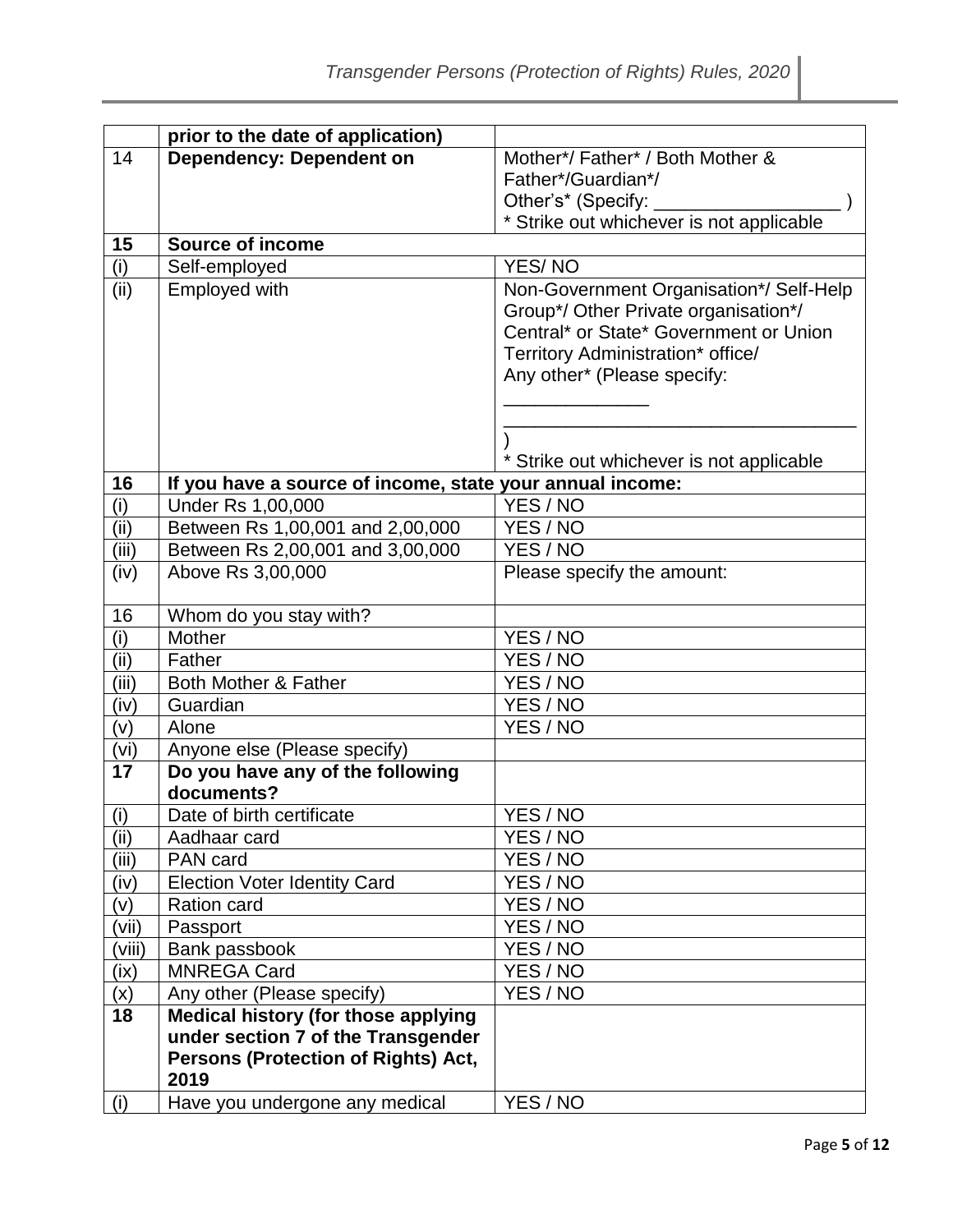|       | surgery in the context of transgender<br>transition?                                                                                                                                                  |                                    |
|-------|-------------------------------------------------------------------------------------------------------------------------------------------------------------------------------------------------------|------------------------------------|
| (ii)  | Please give details of 18(i)                                                                                                                                                                          |                                    |
| (iii) | Any other medical status you would<br>like to share                                                                                                                                                   |                                    |
| (iv)  | Is the certificate of identity issued<br>earlier under section 6 of the Act, or<br>under any other Act or rule of any<br>Government, enclosed?                                                        | <b>YES</b><br>Can DM ask for this? |
| 19    | Any other information you would like<br>to give                                                                                                                                                       |                                    |
| 20    | Have you attached affidavit prescribed<br>in Form $-2$ of the Transgender<br>Persons (Protection of Rights) Act,<br>2019 under Rule ____ Transgender<br>Persons (Protection of Rights) Rules,<br>2020 | <b>Yes</b>                         |
| 21    | Your signature or your left hand thumb<br>impression                                                                                                                                                  |                                    |

# **Enclosed: \_\_\_ documents as mentioned in the application**

| Station: |                                                             |
|----------|-------------------------------------------------------------|
| Date:    | Signature or left hand thumb impression of the<br>applicant |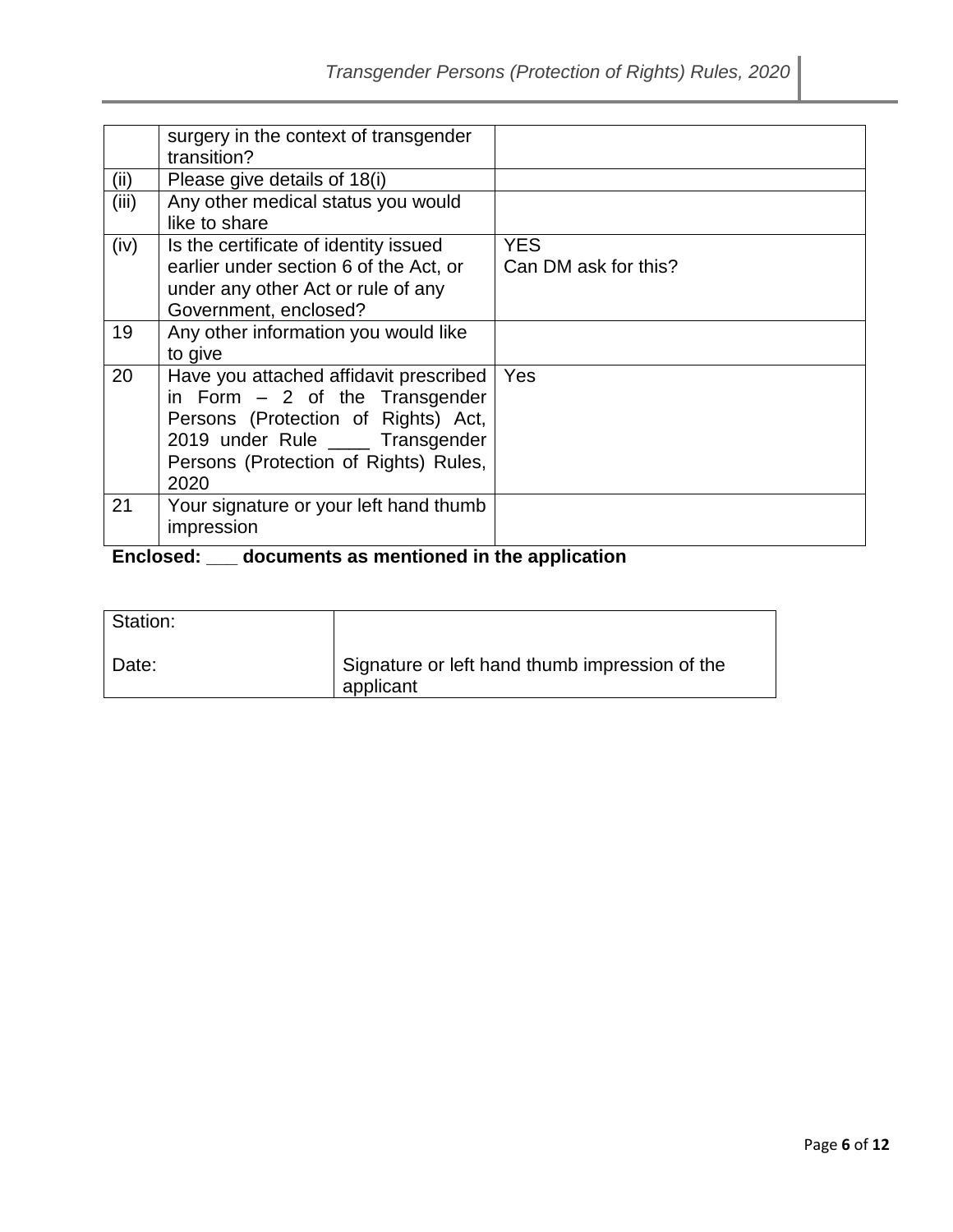**Form - 2**

**Format of affidavit to be submitted by a person applying for certificate of identity for transgender persons under Section 6\* / 7\* of the Transgender Persons (Protection of Rights) Act, 2019 under Rule \_\_\_\_ Transgender Persons (Protection of Rights) Rules, 2020**

## **\* Strike out whichever is not applicable**

 (Affidavit should be on Non-judicial stamp paper of Rs.10/-) Competent Notary Civil, District (Name of the District), (Name of the State)

I, (Name) , son/daughter/ward/spouse of (name of the parent/guardian/husband), aged \_\_\_\_ (in completed years) , residing at (address) , (Tehsil), (District), (State) (Pin code) do hereby solemnly affirm and declare as under:

- 1. I am a resident of the above address.
- 2. I perceive myself as a transgender male/female\*.
- 3. I declare myself as a transgender.
- 4. I am executing this affidavit to be submitted to the District Magistrate for issue of certificate of identity as transgender person under Section 6\* / 7\* of the Transgender Persons (Protection of Rights) Act, 2019 under Rule \_\_\_\_ Transgender Persons (Protection of Rights) Rules, 2020.
- 5. I am aware that in case of false declaration to obtain certificate of identity I shall be liable to be punished under the relevant penal code of the appropriate Government mentioned under the Transgender Persons (Protection of Rights) Act, 2019.

.\* strike out whichever is not applicable.

**Deponent** (Signature of the Applicant)

## **Verification**

I, (Name), hereby state that whatever is stated here in above serial Nos. 1 to 4 are true to the best of my knowledge and that I fully understand the meaning and impact of the statement at No 5.

> **Deponent** (Signature of the Applicant)

**Tehsil Date** 

Identified by me Before Me Advocate **Notary Public**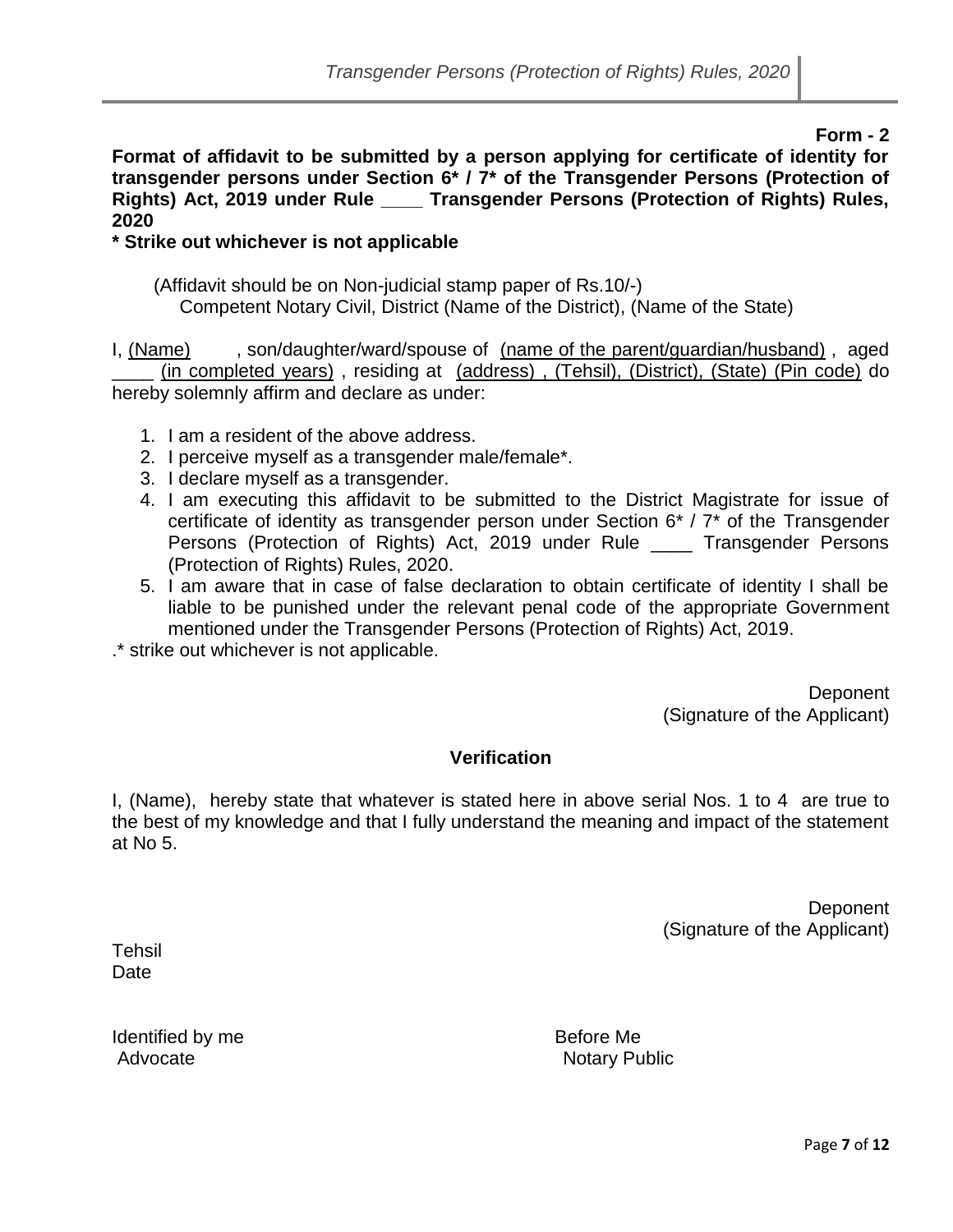Signature of witness

**Form – 3**

**Form of certificate of identity to be issued by District Magistrate under Rule 5 Transgender Persons (Protection of Rights) Rules, 2020 read with section 6 of the Transgender Persons (Protection of Rights) Act, 2019** 

> **Photograph of the certificate holder District Magistrate to attest the photograph**

- 1. On the basis of the application submitted to the undersigned along with an affidavit (and medical certificate)<sup>\*</sup>, it is to certified that Shri / Smt / Km (name) son / daughter / ward of Shri/ Smt/ Mx (name of the parent or Guardian) of (complete residential address of the applicant) is a transgender person.
- 2. His / her birth name is
- 3. This certificate is issued in terms of the provisions contained under Rule 5 Transgender Persons (Protection of Rights) Rules, 2020 read with section 6 of the Transgender Persons (Protection of Rights) Act, 2019.
- 4. It is also certified that Shri / Smt / Km \_\_\_\_\_\_\_\_\_ is ordinarily a resident at the address given above.

Date **Signature of the District** Magistrate:

Place Seal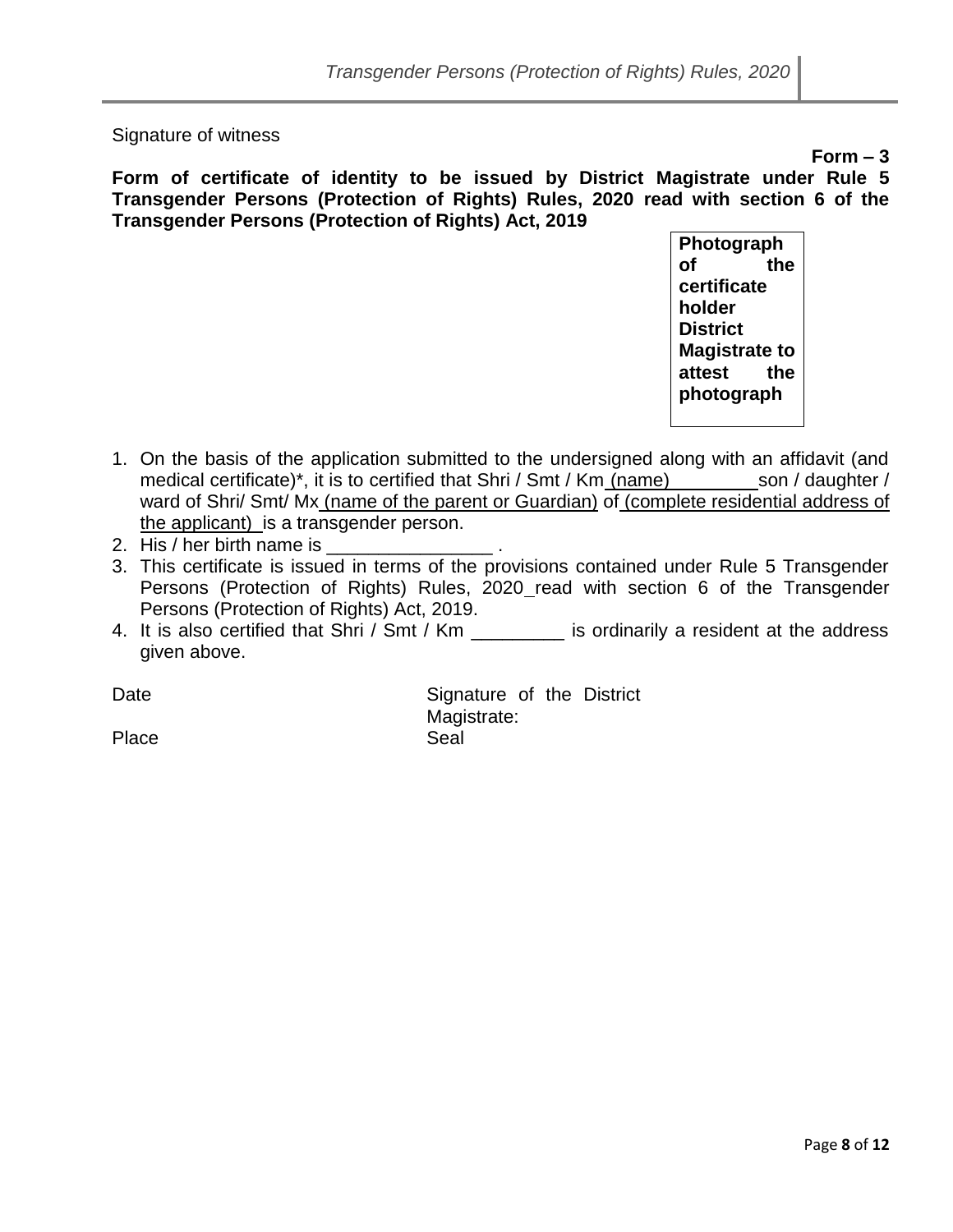#### **Form – 4**

**Form of certificate of identity for change of gender to be issued by District Magistrate under Rule 6 of the Transgender Persons (Protection of Rights) Rules, 2020 read with section 7 of the Transgender Persons (Protection of Rights) Act, 2019** 

> **Photograph of the certificate holder District Magistrate to attest the photograph**

- 5. On the basis of the application submitted to the undersigned along with a medical certificate from the Medical Superintendent or Chief Medical Officer (name of the Hospital and complete address), it is to certified that Shri / Smt / Km (name)\_\_\_\_\_\_\_\_ son / daughter / ward of Shri/ Smt/ Mx (name of the parent or Guardian) of (complete residential address of the applicant) has undergone surgery to change gender.
- 6. His/ Her birth name is
- 7. This certificate is issued in terms of the provisions contained under Rule 6 of the Transgender Persons (Protection of Rights) Rules, 2020 read with section 7 of the Transgender Persons (Protection of Rights) Act, 2019.
- 8. It is also certified that Shri / Smt / Km is ordinarily a resident at the address given above.

Date **Signature of the District** Magistrate:

Place Seal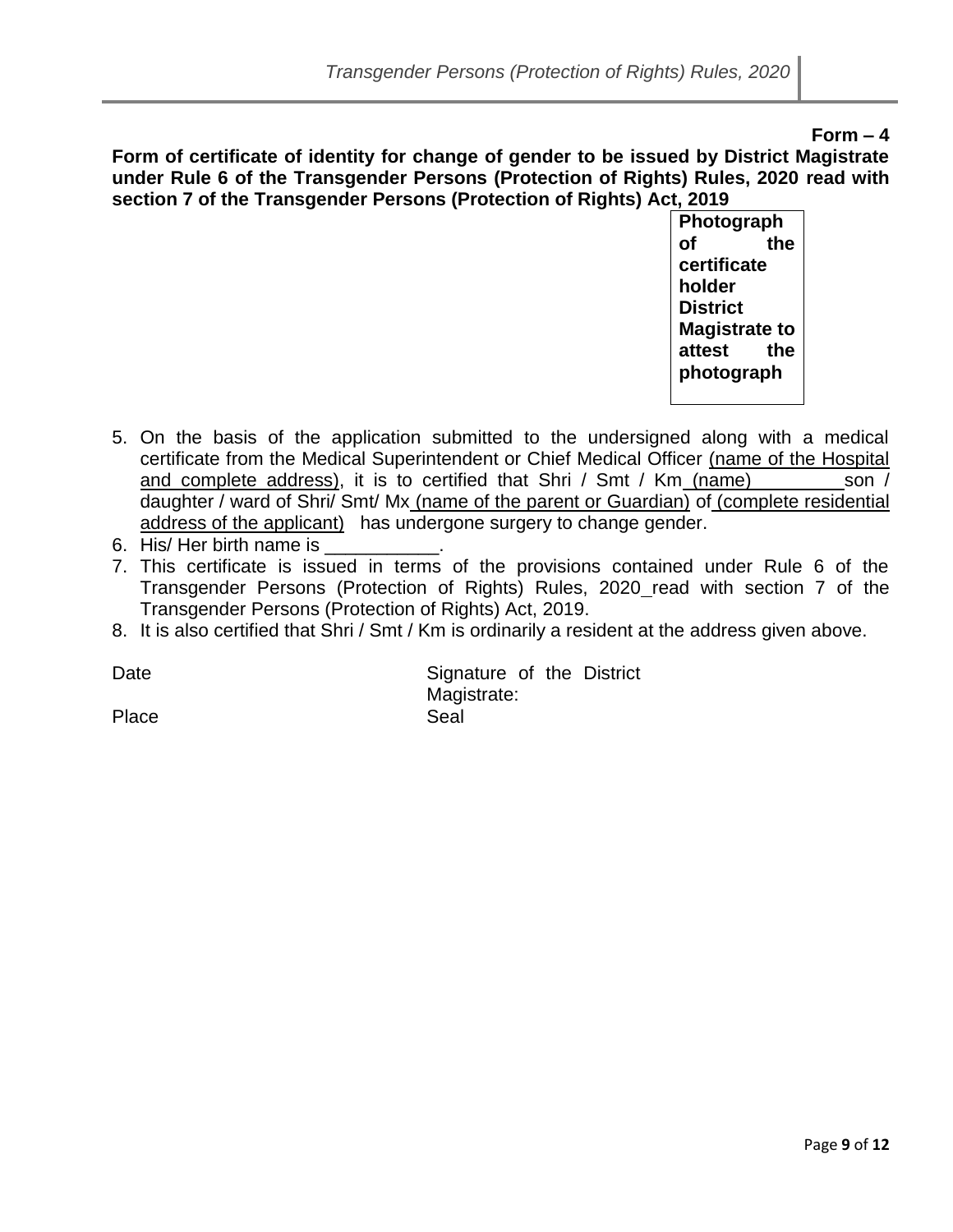## **Form of Identity Card Front side of identity card** State Emblem State Government of (name of the State) Department of (name of the issuing department) **Transgender Identity Card**

Identity card number

Photograph Of the **Card** holder

Name Mother's name Father's / Guardian's name Gender Transgender Transgender Date of birth **or** Age as on the date of application for issue of identity card

dd/mm/yyyy \_\_ years

## **Back side of the identity card**

Present address

Permanent address

Card issue date Signature of the issuing authority **Designation** Seal of the issuing authority **Issued under Section 6\*/ 7\* of the Transgender Persons (Protection of Rights) Act, 2019 and under Rule \_\_ of Transgender Persons (Protection of Rights) Rules, 2020 \* Strike out whichever is not applicable**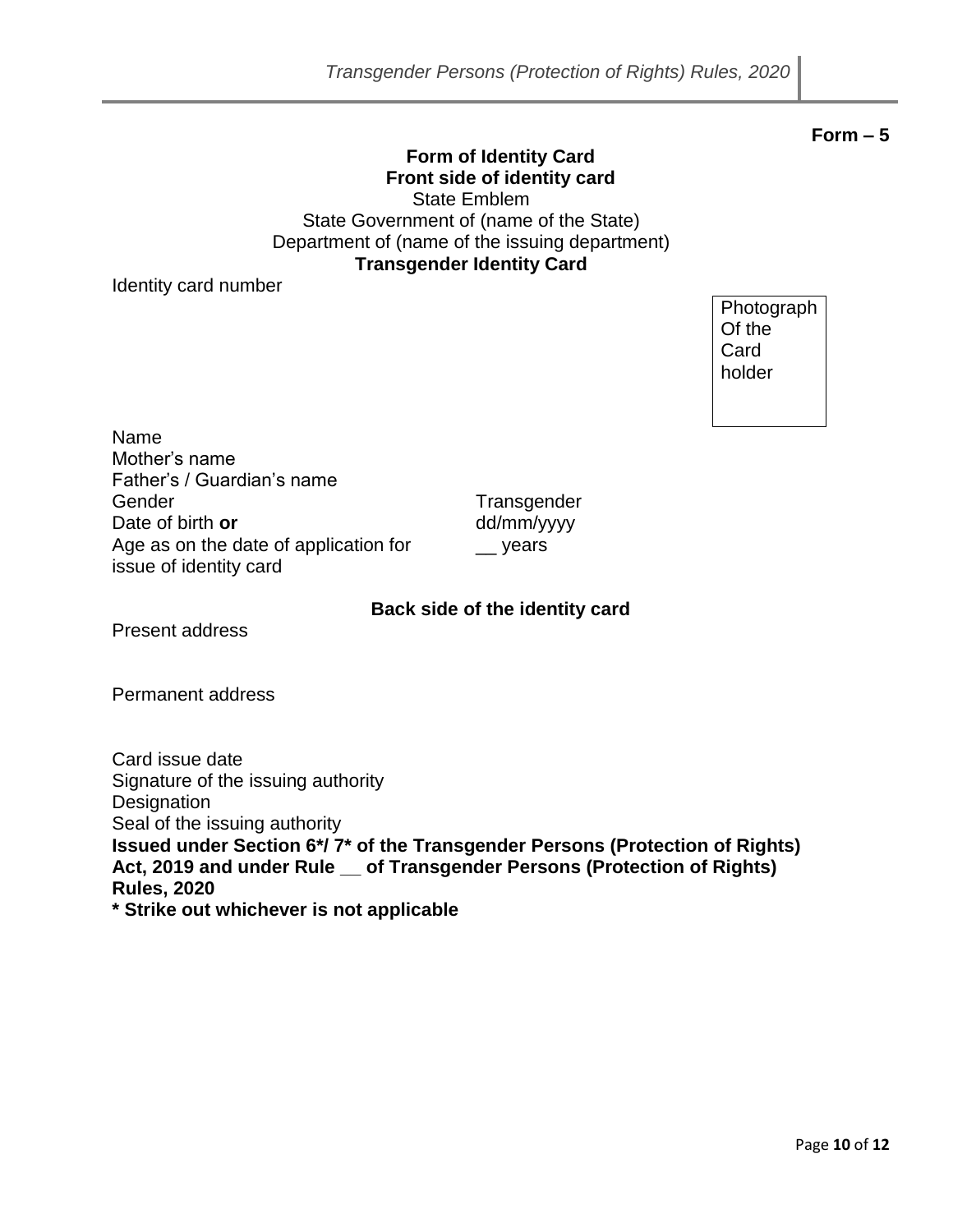#### **Form – 6**

#### **Form of Identity Card Front side of identity card** State Emblem State Government of (name of the State) Department of (name of the issuing department) **Identity Card**

Identity card number

**Photograph** of the Card holder

Name Mother's name Father's / Guardian's name Gender Male / Female Date of birth **or** Age as on the date of application for issue of identity card

dd/mm/yyyy \_\_ years

## **Back side of the identity card**

Present address

Permanent address

Card issue date Signature of the issuing authority **Designation** Seal of the issuing authority